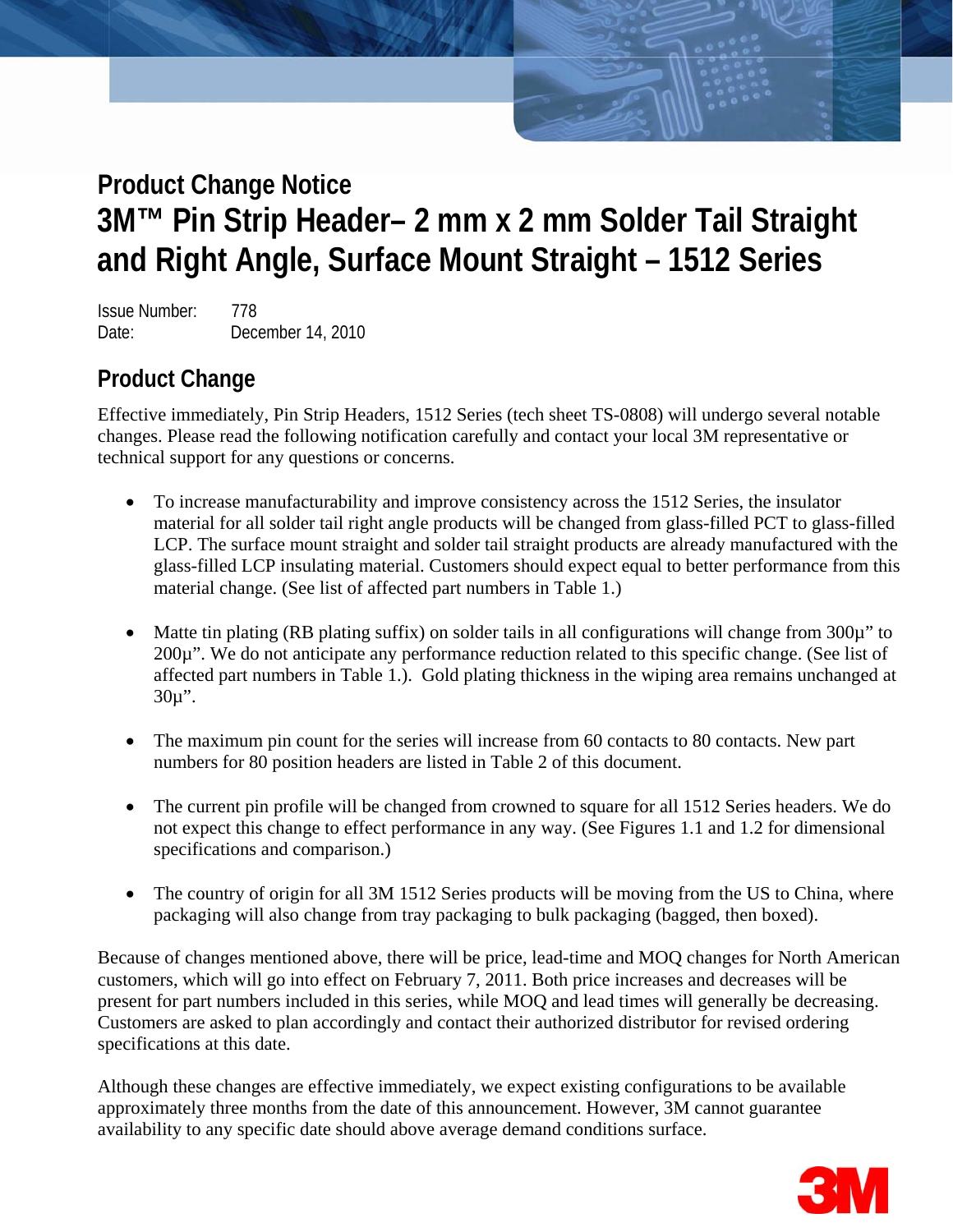# **Table 1**

The following table represents new changes now in effect:

| 3M ID       | Part Number    | Country<br>of Origin | Packaging   | Solder-Tail Tin<br><b>Plating Thickness</b> | Pin<br>Profile | Insulator<br>Material |
|-------------|----------------|----------------------|-------------|---------------------------------------------|----------------|-----------------------|
| 80001211319 | 151204-7422-RB | China                | <b>Bulk</b> | 200µ"                                       | Square         | <b>LCP</b>            |
| 80000913394 | 151206-7422-RB | China                | <b>Bulk</b> | 200µ"                                       | Square         | <b>LCP</b>            |
| 80000903155 | 151208-7422-RB | China                | <b>Bulk</b> | $200\mu$ "                                  | Square         | <b>LCP</b>            |
| 80000903189 | 151210-7322-RB | China                | <b>Bulk</b> | 200µ"                                       | Square         | <b>LCP</b>            |
| 80001206764 | 151210-7421-RB | China                | <b>Bulk</b> | 200µ"                                       | Square         | <b>LCP</b>            |
| 80000903197 | 151210-7422-RB | China                | <b>Bulk</b> | $200\mu$                                    | Square         | <b>LCP</b>            |
| 80000903213 | 151212-7322-RB | China                | <b>Bulk</b> | $200\mu$ "                                  | Square         | <b>LCP</b>            |
| 80000903221 | 151212-7422-RB | China                | <b>Bulk</b> | $200\mu$ "                                  | Square         | <b>LCP</b>            |
| 80001244799 | 151214-7322-RB | China                | <b>Bulk</b> | 200µ"                                       | Square         | <b>LCP</b>            |
| 80001211350 | 151214-7422-RB | China                | <b>Bulk</b> | 200µ"                                       | Square         | <b>LCP</b>            |
| 80000903254 | 151216-7422-RB | China                | <b>Bulk</b> | 200µ"                                       | Square         | <b>LCP</b>            |
| 80000903270 | 151218-7322-RB | China                | <b>Bulk</b> | 200µ"                                       | Square         | <b>LCP</b>            |
| 80001218173 | 151218-7422-RB | China                | <b>Bulk</b> | 200µ"                                       | Square         | <b>LCP</b>            |
| 80001237942 | 151220-7322-RB | China                | <b>Bulk</b> | 200µ"                                       | Square         | <b>LCP</b>            |
| 80000903288 | 151220-7422-RB | China                | <b>Bulk</b> | $200\mu$ "                                  | Square         | <b>LCP</b>            |
| 80001250242 | 151222-7422-RB | China                | <b>Bulk</b> | $200\mu$ "                                  | Square         | <b>LCP</b>            |
| 80000903312 | 151224-7422-RB | China                | <b>Bulk</b> | 200µ"                                       | Square         | <b>LCP</b>            |
| 80000903338 | 151226-7422-RB | China                | <b>Bulk</b> | 200µ"                                       | Square         | LCP                   |
| 80001250267 | 151228-7422-RB | China                | <b>Bulk</b> | $200\mu$ "                                  | Square         | <b>LCP</b>            |
| 80001218199 | 151230-7322-RB | China                | <b>Bulk</b> | 200µ"                                       | Square         | <b>LCP</b>            |
| 80000903353 | 151230-7422-RB | China                | <b>Bulk</b> | $200\mu$ "                                  | Square         | <b>LCP</b>            |
| 80000903379 | 151232-7322-RB | China                | <b>Bulk</b> | $200\mu$ "                                  | Square         | <b>LCP</b>            |
| 80000913923 | 151232-7422-RB | China                | <b>Bulk</b> | 200µ"                                       | Square         | <b>LCP</b>            |
| 80001255134 | 151234-7422-RB | China                | <b>Bulk</b> | 200µ"                                       | Square         | <b>LCP</b>            |
| 80000903387 | 151236-7322-RB | China                | <b>Bulk</b> | 200µ"                                       | Square         | <b>LCP</b>            |
| 80000903395 | 151240-7422-RB | China                | <b>Bulk</b> | $200\mu^T$                                  | Square         | <b>LCP</b>            |
| 80001150160 | 151244-7322-RB | China                | <b>Bulk</b> | $200\mu$ "                                  | Square         | <b>LCP</b>            |
| 80000903437 | 151244-7422-RB | China                | <b>Bulk</b> | 200µ"                                       | Square         | <b>LCP</b>            |
| 80000903460 | 151250-7422-RB | China                | <b>Bulk</b> | 200µ"                                       | Square         | <b>LCP</b>            |
| 80000915837 | 151260-7322-RB | China                | <b>Bulk</b> | 200µ"                                       | Square         | <b>LCP</b>            |
| 80000904716 | 151260-7422-RB | China                | <b>Bulk</b> | $200\mu$ "                                  | Square         | <b>LCP</b>            |
| 42002390831 | 151280-2320-RB | China                | <b>Bulk</b> | 200µ"                                       | Square         | $LCP*$                |
| 42002390849 | 151280-2420-RB | China                | <b>Bulk</b> | 200µ"                                       | Square         | $LCP*$                |
| 42002390815 | 151280-7322-RB | China                | <b>Bulk</b> | 200µ"                                       | Square         | $LCP*$                |
| 42002390823 | 151280-7422-RB | China                | <b>Bulk</b> | 200µ"                                       | Square         | $LCP*$                |
| 42002390799 | 151280-8322-RB | China                | <b>Bulk</b> | 200µ"                                       | Square         | $LCP*$                |
| 42002390807 | 151280-8422-RB | China                | <b>Bulk</b> | 200µ"                                       | Square         | $LCP*$                |
| 80000902967 | 151204-2320-RB | China                | <b>Bulk</b> | $200\mu$ "                                  | Square         | $LCP*$                |
| 80001136409 | 151204-8322-RB | China                | <b>Bulk</b> | 200µ"                                       | Square         | $LCP*$                |
| 80001211327 | 151204-8422-RB | China                | <b>Bulk</b> | 200µ"                                       | Square         | $LCP*$                |
| 80001225046 | 151206-2320-RB | China                | <b>Bulk</b> | 200µ"                                       | Square         | $LCP*$                |
| 80001235771 | 151206-8322-RB | China                | <b>Bulk</b> | 200µ"                                       | Square         | $LCP*$                |
| 80000917189 | 151206-8422-RB | China                | <b>Bulk</b> | 200µ"                                       | Square         | $LCP*$                |
| 80001208539 | 151208-2320-RB | China                | <b>Bulk</b> | 200µ"                                       | Square         | $LCP*$                |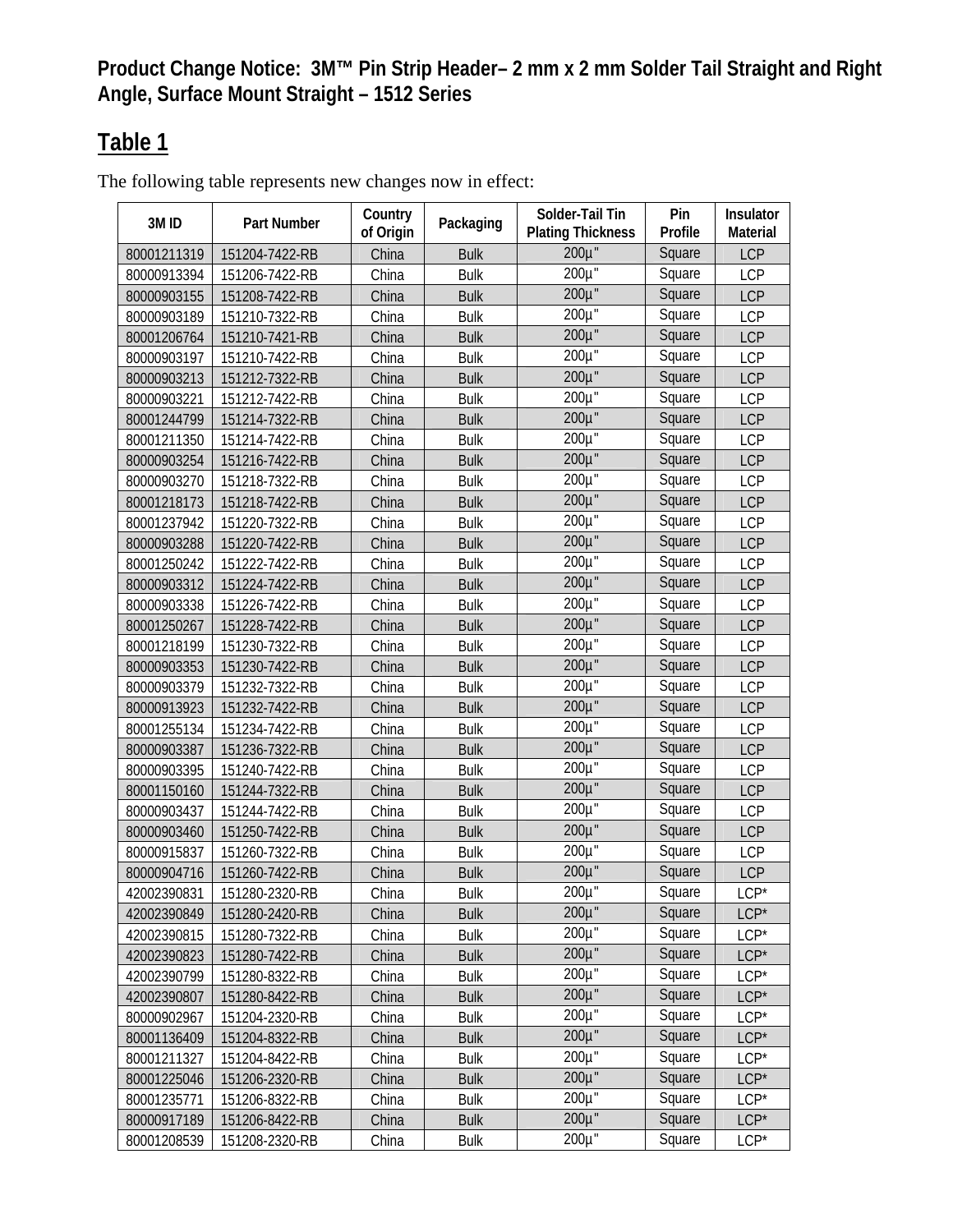| 3M ID       | Part Number    | Country<br>of Origin | Packaging   | Solder-Tail Tin<br><b>Plating Thickness</b> | Pin<br>Profile | Insulator<br><b>Material</b> |
|-------------|----------------|----------------------|-------------|---------------------------------------------|----------------|------------------------------|
| 80000903072 | 151208-2320-RB | China                | <b>Bulk</b> | 200µ"                                       | Square         | $LCP*$                       |
| 80000903080 | 151208-2420-RB | China                | <b>Bulk</b> | $200\mu$ "                                  | Square         | $LCP*$                       |
| 80001225012 | 151208-8322-RB | China                | <b>Bulk</b> | $200\mu$ "                                  | Square         | $LCP*$                       |
| 80000903163 | 151208-8421-RB | China                | <b>Bulk</b> | 200µ"                                       | Square         | $LCP*$                       |
| 80000903171 | 151208-8422-RB | China                | <b>Bulk</b> | 200µ"                                       | Square         | $LCP*$                       |
| 80001211335 | 151210-2320-RB | China                | <b>Bulk</b> | 200µ"                                       | Square         | $LCP*$                       |
| 80620139388 | 151210-2420-RB | China                | <b>Bulk</b> | $200\mu$ "                                  | Square         | $LCP*$                       |
| 80000903098 | 151210-2420-RB | China                | <b>Bulk</b> | $200\mu$ "                                  | Square         | $LCP*$                       |
| 80000903205 | 151210-8322-RB | China                | <b>Bulk</b> | $200\mu$ "                                  | Square         | $LCP*$                       |
| 80400028090 | 151210-8422-RB | China                | <b>Bulk</b> | 200µ"                                       | Square         | $LCP*$                       |
| 80001211343 | 151212-8322-RB | China                | <b>Bulk</b> | 200µ"                                       | Square         | $LCP*$                       |
| 80000903239 | 151212-8422-RB | China                | <b>Bulk</b> | $200\mu$ "                                  | Square         | $LCP*$                       |
| 80000912164 | 151214-2420-RB | China                | <b>Bulk</b> | $200\mu$ "                                  | Square         | $LCP*$                       |
| 80000903247 | 151214-8422-RB | China                | <b>Bulk</b> | $200\mu$ "                                  | Square         | $LCP*$                       |
| 80000902975 | 151216-2320-RB | China                | <b>Bulk</b> | 200µ"                                       | Square         | $LCP*$                       |
| 80000902983 | 151216-2420-RB | China                | <b>Bulk</b> | 200µ"                                       | Square         | $LCP*$                       |
| 80000903106 | 151216-2420-RB | China                | <b>Bulk</b> | $200\mu$ "                                  | Square         | $LCP*$                       |
| 80001250226 | 151216-8322-RB | China                | <b>Bulk</b> | $200\overline{\mu}$ "                       | Square         | $LCP*$                       |
| 80000903262 | 151216-8422-RB | China                | <b>Bulk</b> | $200\mu$ "                                  | Square         | $LCP*$                       |
| 80001241134 | 151218-2320-RB | China                | <b>Bulk</b> | $200\mu$ "                                  | Square         | $LCP*$                       |
| 80001211368 | 151220-2320-RB | China                | <b>Bulk</b> | 200µ"                                       | Square         | $LCP*$                       |
| 80000903007 | 151220-2420-RB | China                | <b>Bulk</b> | 200µ"                                       | Square         | $LCP*$                       |
| 80001245382 | 151220-2420-RB | China                | <b>Bulk</b> | 200µ"                                       | Square         | $LCP*$                       |
| 80000903296 | 151220-8322-RB | China                | <b>Bulk</b> | $200\mu^T$                                  | Square         | $LCP*$                       |
| 80000903304 | 151220-8422-RB | China                | <b>Bulk</b> | 200µ"                                       | Square         | $LCP*$                       |
| 80001250234 | 151222-2320-RB | China                | <b>Bulk</b> | $200\mu$ "                                  | Square         | $LCP*$                       |
| 80000903015 | 151222-2420-RB | China                | <b>Bulk</b> | $200\mu$ "                                  | Square         | $LCP*$                       |
| 80001250259 | 151222-8322-RB | China                | <b>Bulk</b> | 200µ"                                       | Square         | $LCP*$                       |
| 80001208877 | 151222-8422-RB | China                | <b>Bulk</b> | 200µ"                                       | Square         | $LCP*$                       |
| 80620139412 | 151224-2420-RB | China                | <b>Bulk</b> | 200µ"                                       | Square         | $LCP*$                       |
| 80001212952 | 151224-8322-RB | China                | <b>Bulk</b> | $200\mu$ "                                  | Square         | $LCP*$                       |
| 80000903320 | 151224-8422-RB | China                | <b>Bulk</b> | $200\overline{\mu}$ "                       | Square         | $LCP*$                       |
| 80001211376 | 151226-2320-RB | China                | <b>Bulk</b> | $200\mu$ "                                  | Square         | $LCP*$                       |
| 80000903114 | 151226-2420-RB | China                | <b>Bulk</b> | 200µ"                                       | Square         | $LCP*$                       |
| 80000903346 | 151226-8322-RB | China                | <b>Bulk</b> | 200µ"                                       | Square         | $LCP*$                       |
| 80001206681 | 151226-8422-RB | China                | <b>Bulk</b> | 200µ"                                       | Square         | $LCP*$                       |
| 80001211384 | 151230-2320-RB | China                | <b>Bulk</b> | 200µ"                                       | Square         | $LCP*$                       |
| 80001211392 | 151230-8322-RB | China                | <b>Bulk</b> | $200\mu$ "                                  | Square         | $LCP*$                       |
| 80000903361 | 151230-8422-RB | China                | <b>Bulk</b> | 200µ"                                       | Square         | $LCP*$                       |
| 80001249715 | 151232-8422-RB | China                | <b>Bulk</b> | 200µ"                                       | Square         | $LCP*$                       |
| 80620139461 | 151234-2420-RB | China                | <b>Bulk</b> | 200µ"                                       | Square         | $LCP*$                       |
| 80001211400 | 151234-8322-RB | China                | <b>Bulk</b> | $200\mu$ "                                  | Square         | $LCP*$                       |
| 80001203464 | 151234-8422-RB | China                | <b>Bulk</b> | 200µ"                                       | Square         | $LCP*$                       |
| 80001250275 | 151240-2320-RB | China                | <b>Bulk</b> | 200µ"                                       | Square         | $LCP*$                       |
| 80620139495 | 151240-2420-RB | China                | <b>Bulk</b> | 200µ"                                       | Square         | $LCP^*$                      |
| 80000903403 | 151240-8322-RB | China                | <b>Bulk</b> | 200µ"                                       | Square         | $LCP*$                       |
| 80000903411 | 151240-8422-RB | China                | <b>Bulk</b> | $200\mu$ "                                  | Square         | $LCP*$                       |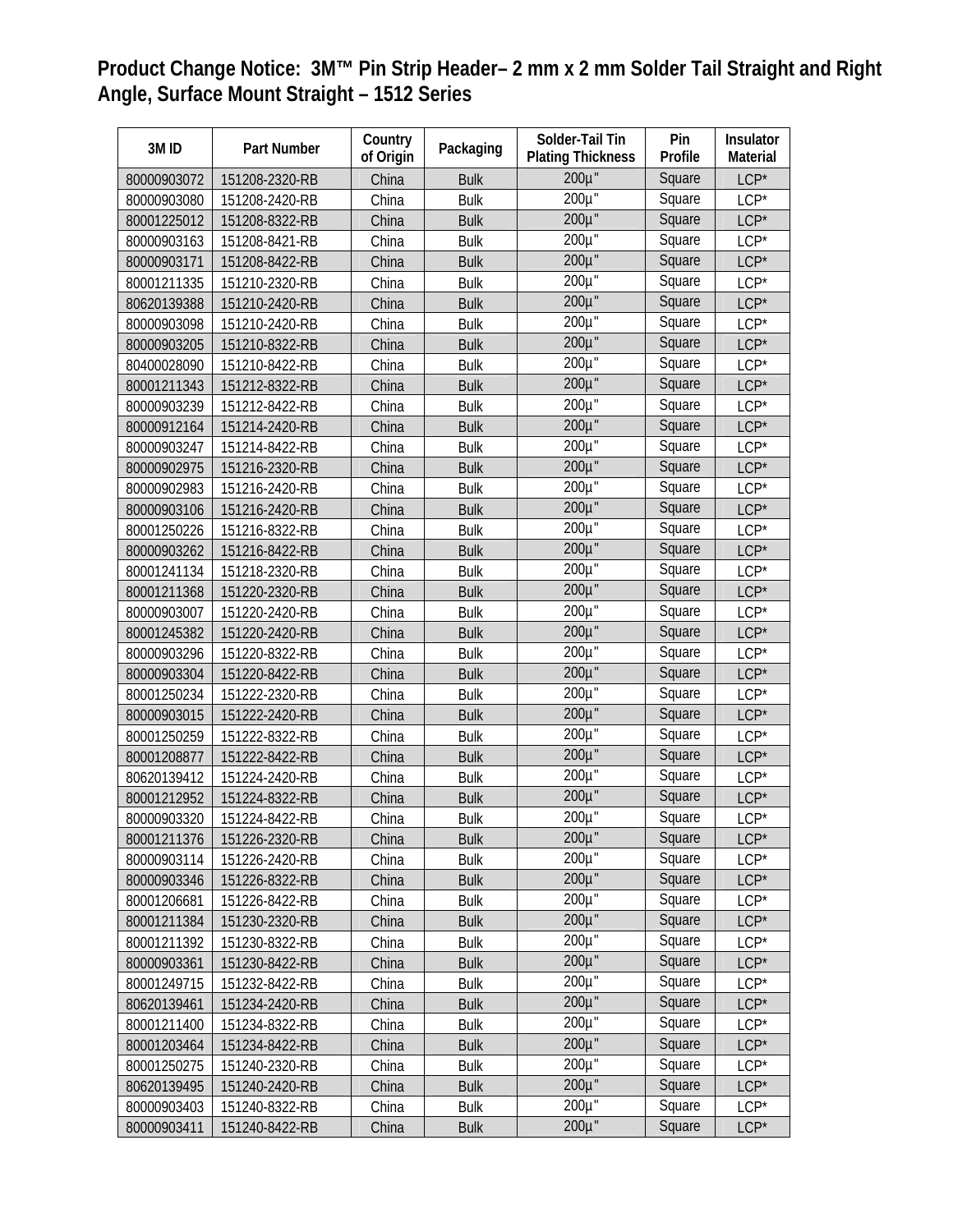| 3M ID       | <b>Part Number</b>     | Country<br>of Origin | Packaging   | Solder-Tail Tin<br><b>Plating Thickness</b> | Pin<br>Profile | <b>Insulator</b><br>Material |
|-------------|------------------------|----------------------|-------------|---------------------------------------------|----------------|------------------------------|
| 80001255142 | 151244-2320-RB         | China                | <b>Bulk</b> | 200µ"                                       | Square         | $LCP*$                       |
| 80000903445 | 151244-8322-RB         | China                | <b>Bulk</b> | 200µ"                                       | Square         | $LCP*$                       |
| 80000903452 | 151244-8422-RB         | China                | <b>Bulk</b> | 200µ"                                       | Square         | $LCP*$                       |
| 80000903122 | 151250-2420-RB         | China                | <b>Bulk</b> | 200µ"                                       | Square         | $LCP*$                       |
| 80000903478 | 151250-8322-RB         | China                | <b>Bulk</b> | 200µ"                                       | Square         | $LCP*$                       |
| 80000903486 | 151250-8422-RB         | China                | <b>Bulk</b> | $200\mu$ "                                  | Square         | $LCP*$                       |
| 80001209412 | 151258-2320-RB         | China                | <b>Bulk</b> | $200\mu$ "                                  | Square         | $LCP*$                       |
| 80000903130 | 151260-2320-RB         | China                | <b>Bulk</b> | 200µ"                                       | Square         | $ICP^*$                      |
| 80000903148 | 151260-2420-RB         | China                | <b>Bulk</b> | 200µ"                                       | Square         | $LCP*$                       |
| 80001211418 | 151260-8322-RB         | China                | <b>Bulk</b> | 200µ"                                       | Square         | $LCP*$                       |
| 80000904724 | 151260-8422-RB         | China                | <b>Bulk</b> | 200µ"                                       | Square         | $LCP*$                       |
| 80001138769 | 151250-CES80051-<br>RB | China                | <b>Bulk</b> | 200µ"                                       | Square         | $LCP*$                       |
| 80001220831 | 151208-CES80013        | China                | <b>Bulk</b> | 200µ"                                       | Square         | $LCP*$                       |
| 80000918666 | 151208-ZZ10003627      | China                | <b>Bulk</b> | $200\mu$ "                                  | Square         | $LCP*$                       |
| 80001150178 | 151220-ZZ1000-<br>3949 | China                | <b>Bulk</b> | 200µ"                                       | Square         | $LCP*$                       |

*\* Historically, all surface mount straight and solder tail straight products have been manufactured with glass-filled LCP insulating material. This is not a change to current offerings*.

## **Table 2**

New part numbers now available for 3M™ Pin Strip Headers, 1512 Series, 80 position:

| 3M ID       | <b>Part Number</b> |
|-------------|--------------------|
| 80001253709 | 151280-8322-RB     |
| 80001253717 | 151280-8422-RB     |
| 80001253725 | 151280-7322-RB     |
| 80001253733 | 151280-7422-RB     |
| 80001253741 | 151280-2320-RB     |
| 80001253758 | 151280-2420-RB     |